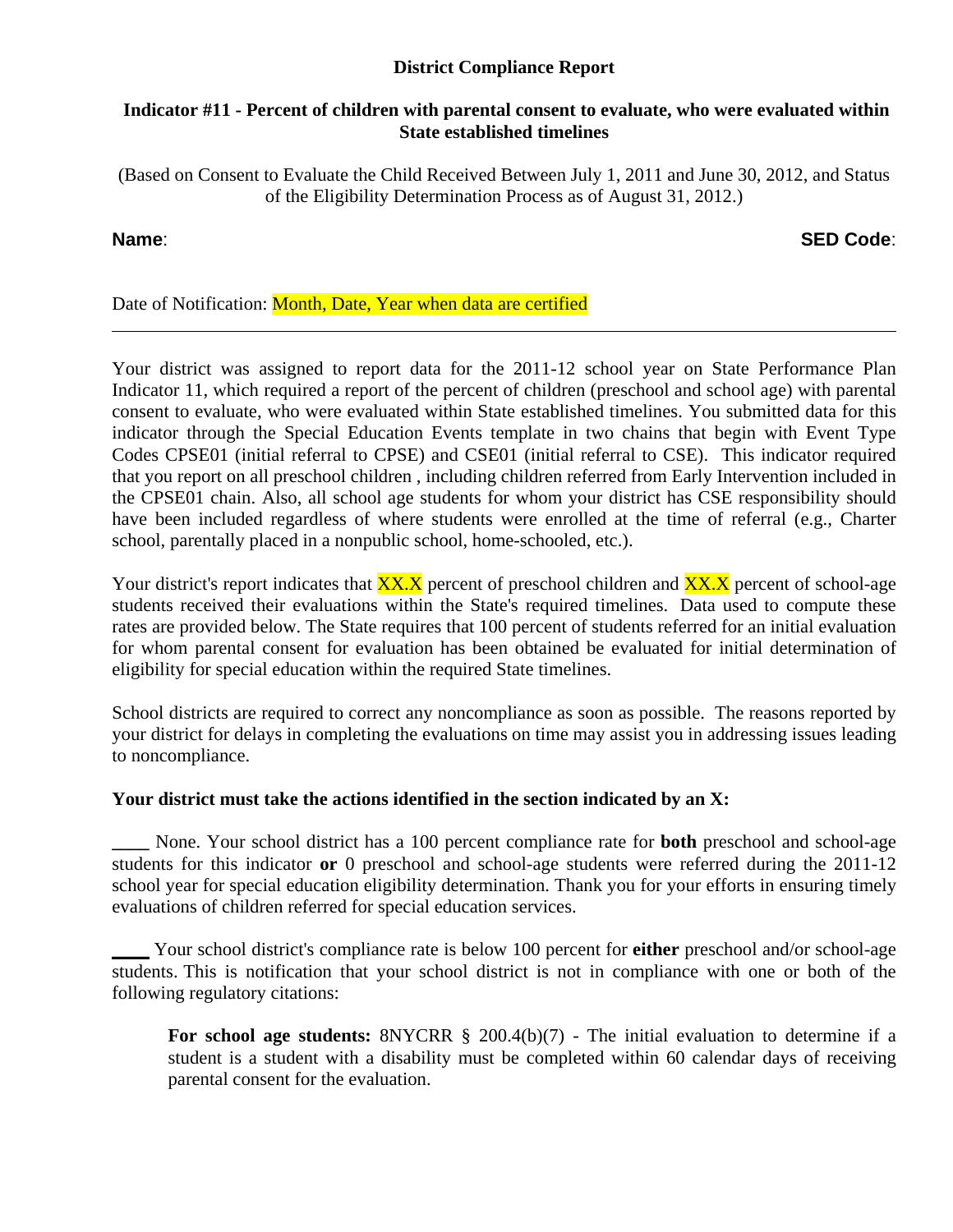For preschool children: 8 NYCRR § 200.16(e)(1) - The committee on preschool special education shall provide a recommendation to the board of education within 30\* school days of the date of the receipt of consent. (\*The Board of Regents has approved a regulatory change to preschool referral time lines that will go into effect April 11, 2012. Current regulations stipulate that preschool referrals must be made within 30 school days of the date of receiving parental consent to evaluate. The regulation has been revised to change the 30 school days to 60 calendar days, aligning it with the referral time line for school age children. District data submitted for VR 11 with a date of consent (Event 2) on or after April 11 will automatically fall under the new preschool referral time line. District data submitted with a date of consent (Event 2) after February 10, 1012 and a date of meeting (Event 3) on or after April 11 will also fall under the new preschool referral time line. The VR 11 will automatically allow referrals that are eligible for and comply with the 60 calendar day time line to be counted as timely, even if the districts reported a number of days late based on the 30 school *day time line.*)

Your district must take the following actions:

.

1. Conduct a review of identified students who did not receive their individual evaluations within State required timelines to assure that each of these students have subsequently had their evaluations completed. You must complete the student specific chart found at the end of the VR 11 report for each identified student, if any, and maintain this documentation, which must be available for review upon request by the New York State Education Department (NYSED).

### AND

2. Conduct a review of all students suspected of having a disability (preschool and school age) referred for an initial evaluation over a three consecutive month period and document that all of these students received their initial evaluations within the timelines required by the State. You must complete the chart found at the end of the VR 11 report and maintain this documentation, which must be available for review upon request by NYSED.

When the required documentation is complete and available for review by NYSED, you are ready to report the correction of noncompliance. You report this correction of noncompliance by submitting up to **TWO** online assurances

- 1. In the first assurance **(Part 1),** the district will assure that for each identified student, if any, whose initial evaluation was not completed in compliance with State time lines, and for whom data was not already available in SIRS, has since had his or her initial evaluation completed and if not, there is a reason that is in compliance with State requirements.
- 2. In the second assurance **(Part 2),** the district will assure that it has addressed the reasons why the students did not receive their initial evaluations on time and provide data to verify that students for whom parent consent to evaluate was received during a three-month period determined by the district have received their initial individual evaluations within the State required timelines.

These assurances are provided by logging onto the PD data system at http://pd.nysed.gov. The Statements of Assurances are available for your use under the 2011-12 school year heading, under "End-of-Year Verification Reports," at the bottom of the VR11 Notification.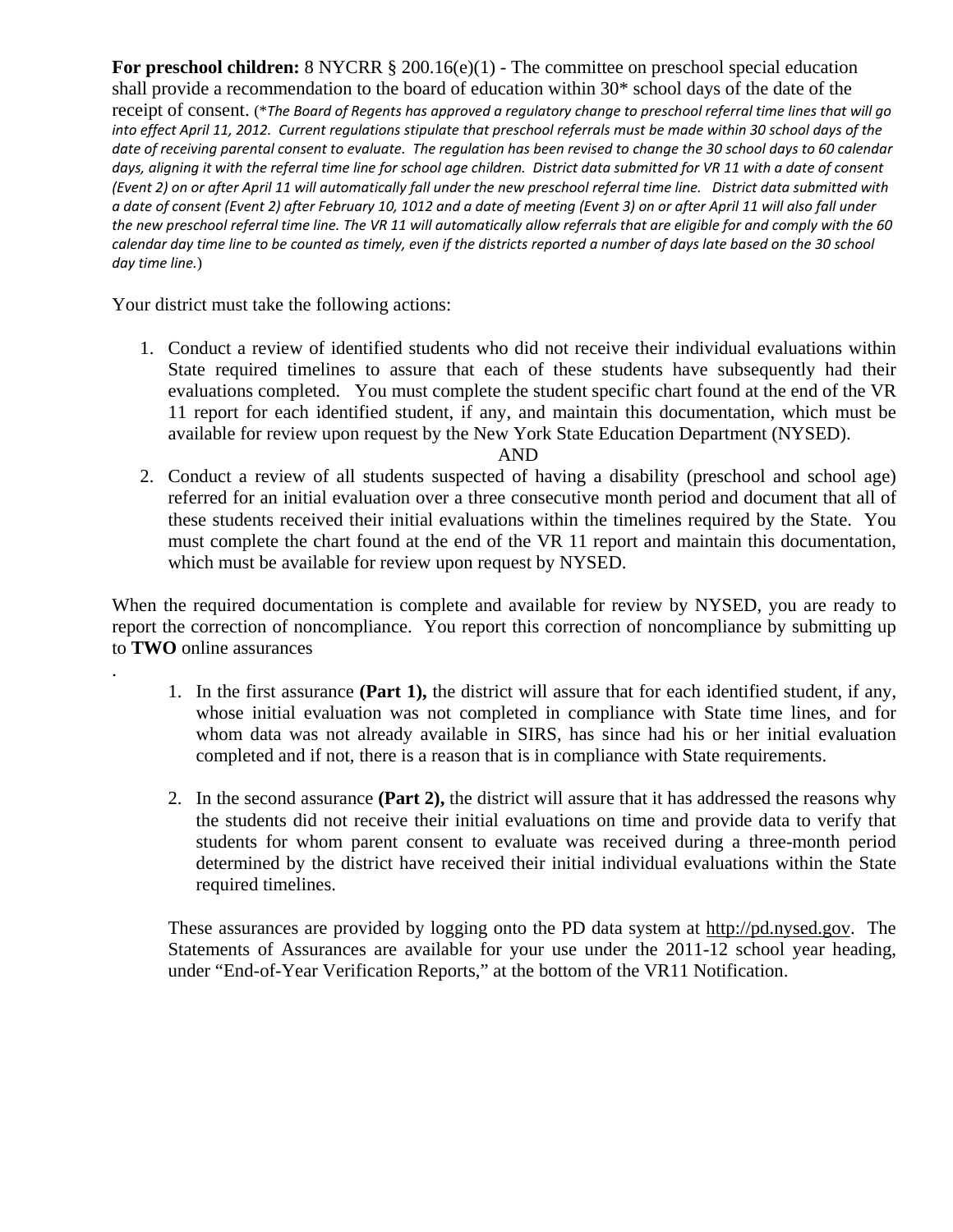# **Data for Indicator #11:**

|                                                                                                                                                                                            | Preschool<br><b>Children</b> | School-Age<br><b>Students</b> |
|--------------------------------------------------------------------------------------------------------------------------------------------------------------------------------------------|------------------------------|-------------------------------|
| 1. Number of students for whom parental consent to evaluate was<br>received (July 1, 2011 to June 30, 2012).                                                                               |                              |                               |
| 2. Number of students whose evaluations were completed within State<br>established timeline.                                                                                               |                              |                               |
| 3. Number of children whose evaluations were not completed within<br>State established time lines, but for reasons that are considered to be in<br>compliance with State requirements.     |                              |                               |
| 4. Number of children whose evaluations were not completed within<br>State established time lines, but for reasons that are considered to be NOT<br>in compliance with State requirements. |                              |                               |
| 5. Compliance Rate [Line 2 divided by (Line 1 minus Line $3$ )*100]                                                                                                                        |                              |                               |

# **Reasons for Exceeding the Timeline Provided by the School District**

| <b>Reasons in Compliance with State Requirements</b>     | <b>Children</b> | Number of Number of<br>Preschool School-Age<br><b>Students</b> |
|----------------------------------------------------------|-----------------|----------------------------------------------------------------|
|                                                          |                 |                                                                |
|                                                          |                 |                                                                |
| <b>Reasons NOT in Compliance with State Requirements</b> |                 |                                                                |
|                                                          |                 |                                                                |
|                                                          |                 |                                                                |

Please contact your Special Education Quality Assurance Office (SEQA) (http://www.p12.nysed.gov/specialed/quality/regassoc.htm) for assistance in addressing issues of noncompliance.

If you have questions regarding the data and procedures included in this report, please submit your questions to IRS Special Education at dataquest@mail.nysed.gov or call (518) 486-4678.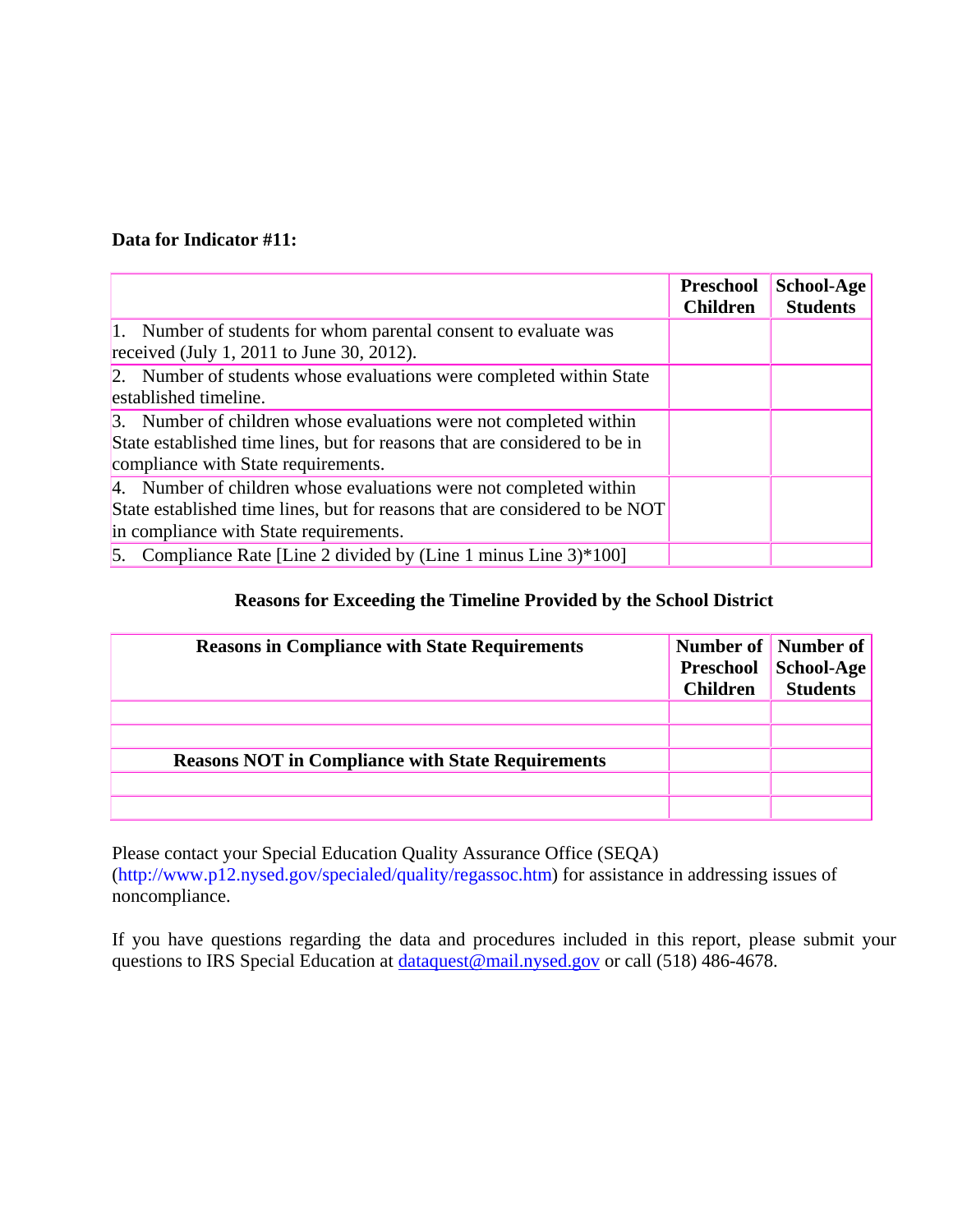Highlighted text are directions to Tom and Jennifer.

Provide an html and printable version of District Assurance of Correction of Noncompliance report.

## **District Assurance of Correction of Noncompliance**

# **Indicator #11 - Percent of children with parental consent to evaluate, who were evaluated within State established timelines**

**These assurances are visible only after data are certified and only for school districts that have less than 100% compliance for school-age and/or preschool children.** 

## **Part 1: Documentation of Correction of Noncompliance for Individual Students:**

This district is not required to provide Part 1 of the assurance. (This message will be displayed conditionally.) If this message is displayed, the next information the district will see is Part 2. If the district has to provide Part 1 of the assurance, the district will not see the previous message. They will see the message below.

The date of the Committee on Preschool Special Education (CPSE) or Committee on Special Education (CSE) meeting to discuss evaluation results was not available in the Special Education Events data submitted through the Student Information Repository System (SIRS) for students listed in the chart below. These students were reported to the New York State Education Department (NYSED) as NOT evaluated within the State's established timelines and, for each student, the reason for the delay that was identified was determined to NOT be in compliance with State requirements. The district is required to complete the following chart with data in the last two columns to indicate that these students' individual evaluations have since been completed and if not, identify the reasons only if such reasons are consistent with State regulations allowing for an extension of the time period to complete the initial evaluation. The district is required to maintain these data and make them available upon request by NYSED. Once this chart is completed, please read and submit **Part 1** of the assurance to the NYSED.

| Student's | Preschool or | Date of            | Date of    | Date of first CPSE or  | If the Evaluation |
|-----------|--------------|--------------------|------------|------------------------|-------------------|
| Local ID  | School-age   | Referral to        | Receipt of | CSE Meeting to         | was not           |
|           |              | <b>CPSE</b> or CSE | Parent     | Discuss Completed      | Completed, the    |
|           |              |                    | Consent to | Evaluation (this date) | Reasons why.      |
|           |              |                    | Evaluate   | indicates that the     |                   |
|           |              |                    |            | evaluation was         |                   |
|           |              |                    |            | completed)             |                   |
| 760474645 | Preschool    | mm-dd-yyyy         | mm-dd-yyyy |                        |                   |
| 897467934 | Preschool    | mm-dd-yyyy         | mm-dd-yyyy |                        |                   |
| 790264600 | School-age   | mm-dd-yyyy         | mm-dd-yyyy |                        |                   |
| 743764973 | School-age   | mm-dd-yyyy         | mm-dd-yyyy |                        |                   |

Click This Box to Provide the Assurance for **Part 1.**

The student(s) identified in the above chart have received their initial individual evaluations. The documentation requested above is completed and available upon request by NYSED. The district must also provide the assurance requested in *Part 2-Documentation of Correction of Noncompliance for All Students.*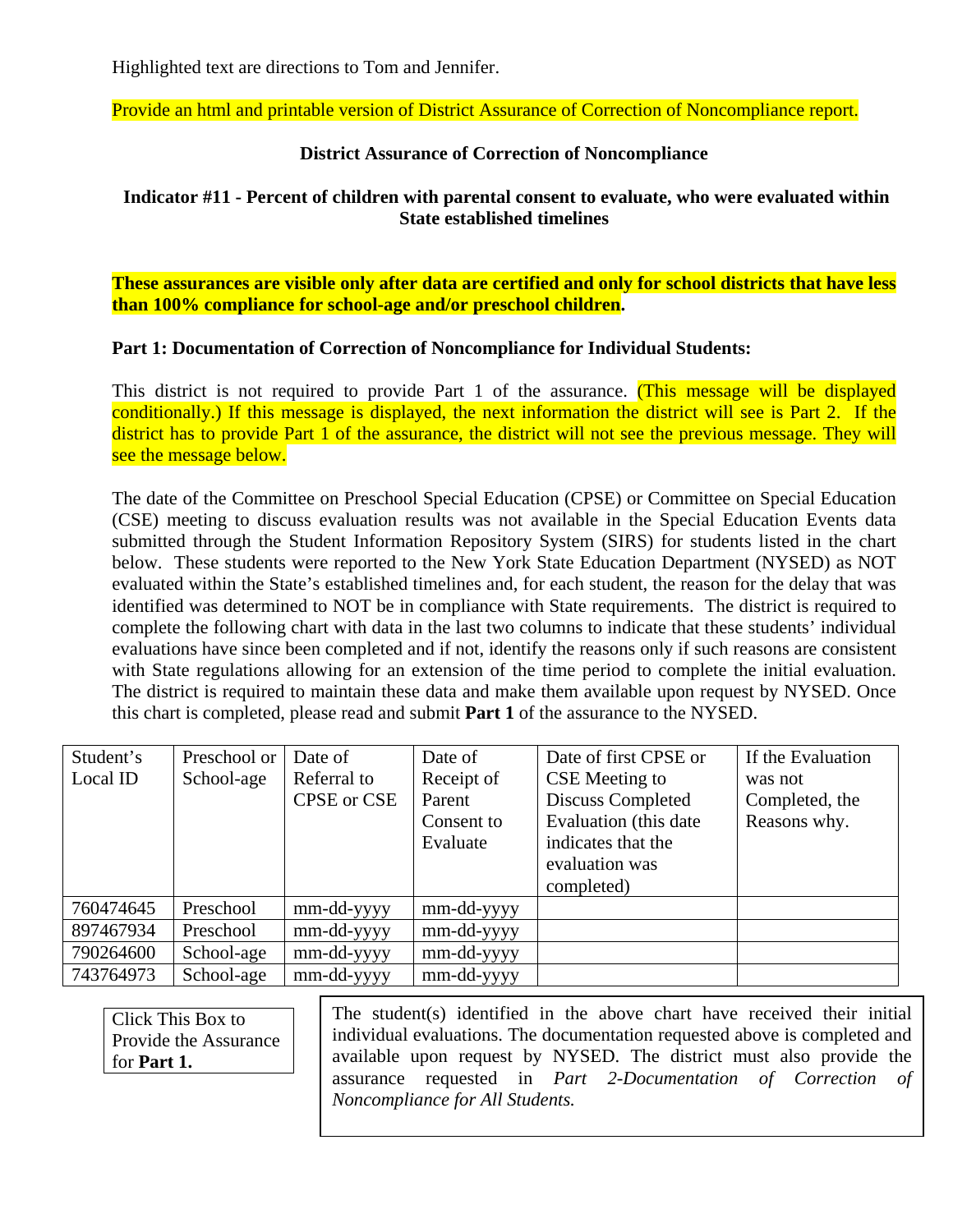Once this assurance is provided, the school district will get a message: "NYSED has received the district's Part 1 assurance that it has corrected identified noncompliance relating to the completion of individual evaluations for identified students. Thank you."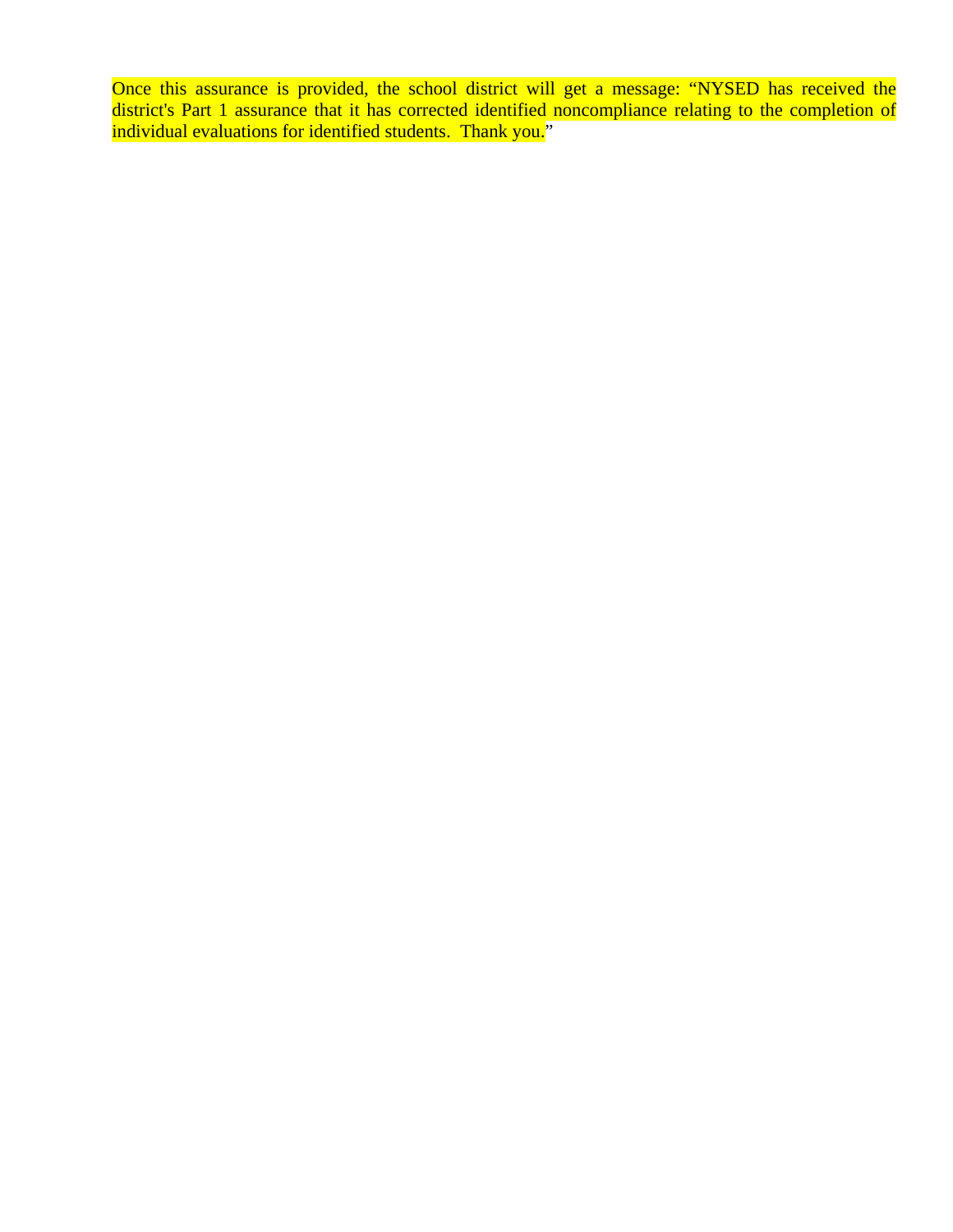**Part 2: Documentation of Correction of Noncompliance for All Students:** The school district is required to complete a chart for preschool children if the district's compliance rate for preschool children is below 100% **and/or** the district is required to complete a chart for school-age students if the district's compliance rate for school-age students is below 100%. The school district is required to maintain documentation in the chart(s) below for a period of three consecutive months, and record that period in the first row. The data chart must document that all students' initial evaluations to determine eligibility for special education services were completed within the State established timelines and if not, the delays were caused by reasons that are consistent with State regulations allowing an extension to that timeline. The period of three consecutive months must be within one year from the date of notification and between the months of September and June. Also, school districts must include data for **all** preschool and school-age students (not a sample) for whom parent consent to the initial evaluation was received within the three month period. The district is required to maintain these data and make them available upon request by NYSED. Once the chart(s) are complete, please read and submit the assurance for Part 2 below the chart(s) to the NYSED.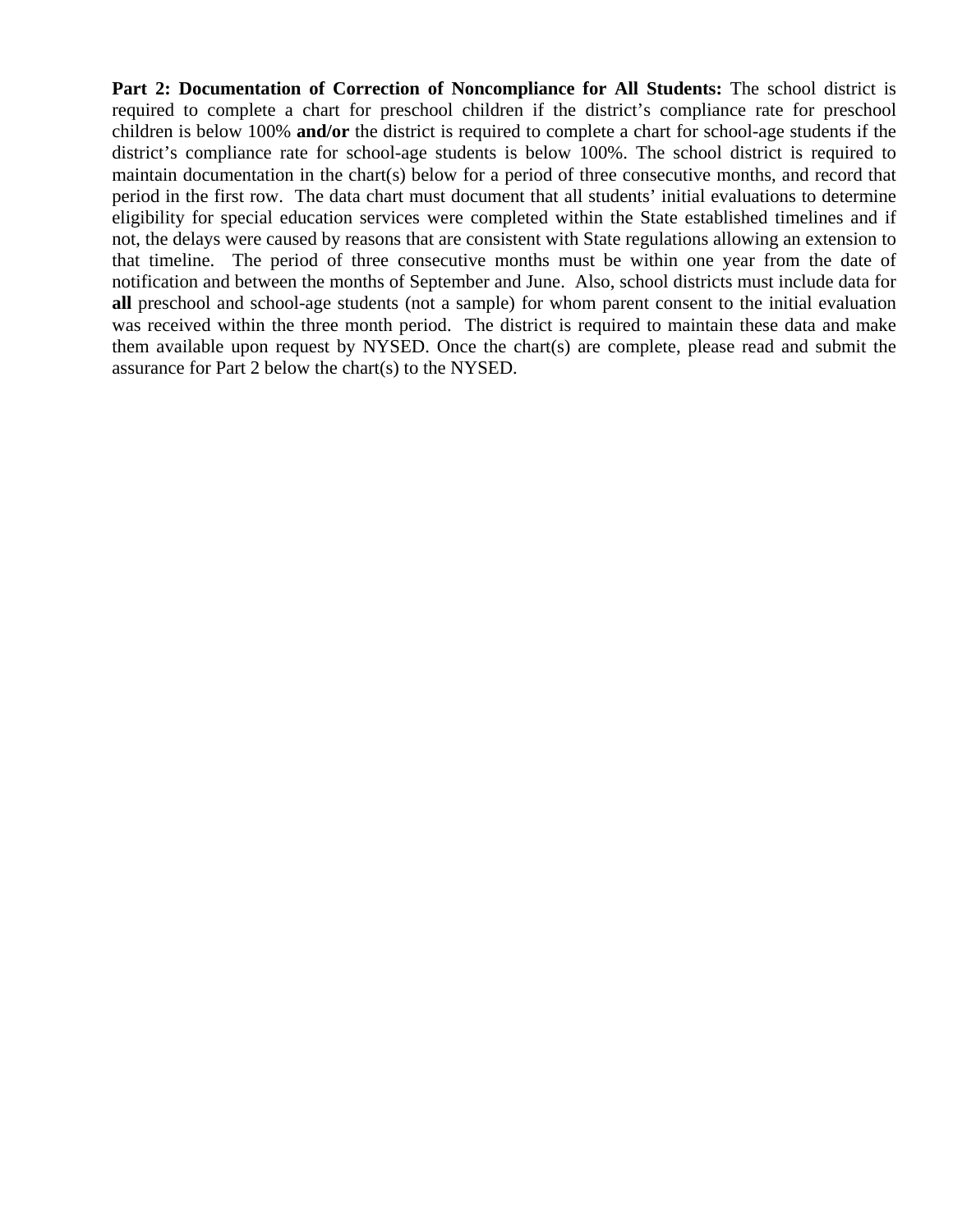School districts should see the preschool chart only if they had less than 100% compliance rate for preschool children.

This district had a compliance rate for **preschool children** that is less than 100% and is maintaining data in this chart to document correction of noncompliance. The district received parent consent to evaluate the following preschool children within a three-month time period. The three-month period is:  $-$ /--/---- to --/--/----.

| Student's | Date of     | Date of    | Date of CPSE           | If the Evaluation was not   |
|-----------|-------------|------------|------------------------|-----------------------------|
| Local ID  | Referral to | Receipt of | Meeting to Discuss     | Completed, the Reasons why. |
|           | <b>CPSE</b> | Parent     | Eligibility (this date |                             |
|           |             | Consent to | indicates that the     |                             |
|           |             | Evaluate   | evaluation was         |                             |
|           |             |            |                        |                             |
|           |             |            | completed)             |                             |
|           |             |            |                        |                             |
|           |             |            |                        |                             |
|           |             |            |                        |                             |
|           |             |            |                        |                             |
|           |             |            |                        |                             |
|           |             |            |                        |                             |
|           |             |            |                        |                             |
|           |             |            |                        |                             |
|           |             |            |                        |                             |
|           |             |            |                        |                             |
|           |             |            |                        |                             |
|           |             |            |                        |                             |
|           |             |            |                        |                             |
|           |             |            |                        |                             |
|           |             |            |                        |                             |
|           |             |            |                        |                             |
|           |             |            |                        |                             |
|           |             |            |                        |                             |
|           |             |            |                        |                             |
|           |             |            |                        |                             |
|           |             |            |                        |                             |
|           |             |            |                        |                             |
|           |             |            |                        |                             |
|           |             |            |                        |                             |
|           |             |            |                        |                             |
|           |             |            |                        |                             |
|           |             |            |                        |                             |
|           |             |            |                        |                             |
|           |             |            |                        |                             |
|           |             |            |                        |                             |
|           |             |            |                        |                             |

Blank copies of this form may also be printed from

http://www.p12.nysed.gov/sedcar/files/word/vr11\_part2assurance\_pre\_blank.doc of correction of noncompliance for Indicator 11.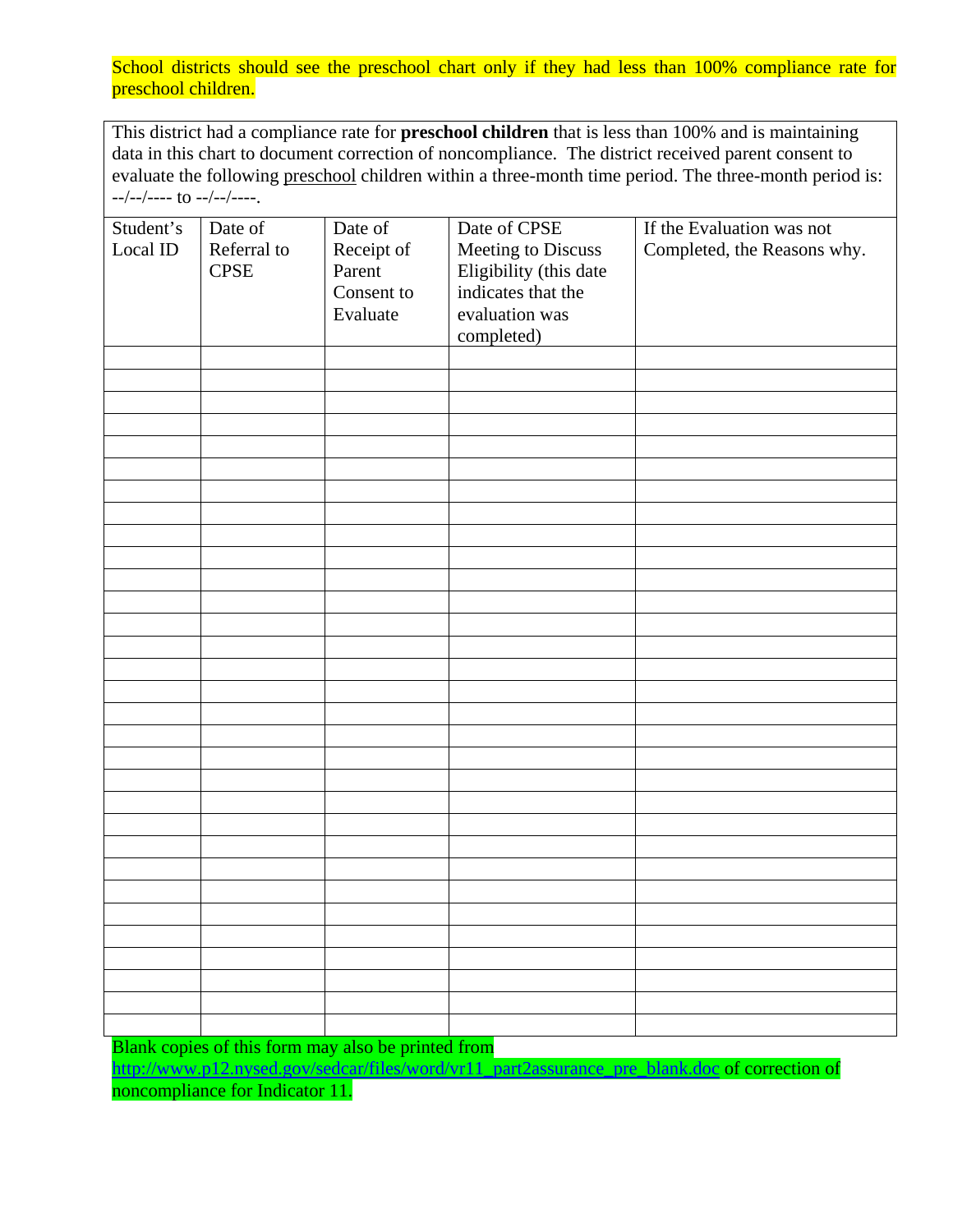School districts should see the school-age chart only if they had less than 100% compliance rate for school-age students.

This district had a compliance rate for **school-age students** that is less than 100% and is maintaining data in this chart to document correction of noncompliance. The district received parent consent to evaluate the following school-age students within a three-month time period. The three-month period is: --/--/---- to --/--/----.

| Student's | Date of     | Date of    | Date of first CSE         | If the Evaluation was not   |
|-----------|-------------|------------|---------------------------|-----------------------------|
| Local ID  | Referral to | Receipt of | Meeting to Discuss        | Completed, the Reasons why. |
|           | CSE         | Parent     | <b>Initial Evaluation</b> |                             |
|           |             | Consent to | Results (this date        |                             |
|           |             |            |                           |                             |
|           |             | Evaluate   | indicates that the        |                             |
|           |             |            | evaluation was            |                             |
|           |             |            | completed)                |                             |
|           |             |            |                           |                             |
|           |             |            |                           |                             |
|           |             |            |                           |                             |
|           |             |            |                           |                             |
|           |             |            |                           |                             |
|           |             |            |                           |                             |
|           |             |            |                           |                             |
|           |             |            |                           |                             |
|           |             |            |                           |                             |
|           |             |            |                           |                             |
|           |             |            |                           |                             |
|           |             |            |                           |                             |
|           |             |            |                           |                             |
|           |             |            |                           |                             |
|           |             |            |                           |                             |
|           |             |            |                           |                             |
|           |             |            |                           |                             |
|           |             |            |                           |                             |
|           |             |            |                           |                             |
|           |             |            |                           |                             |
|           |             |            |                           |                             |
|           |             |            |                           |                             |
|           |             |            |                           |                             |
|           |             |            |                           |                             |
|           |             |            |                           |                             |
|           |             |            |                           |                             |
|           |             |            |                           |                             |
|           |             |            |                           |                             |
|           |             |            |                           |                             |
|           |             |            |                           |                             |

Blank copies of this form may also be printed from

http://www.p12.nysed.gov/sedcar/files/word/vr11\_part2assurance\_sch\_blank.doc of correction of noncompliance for Indicator 11.